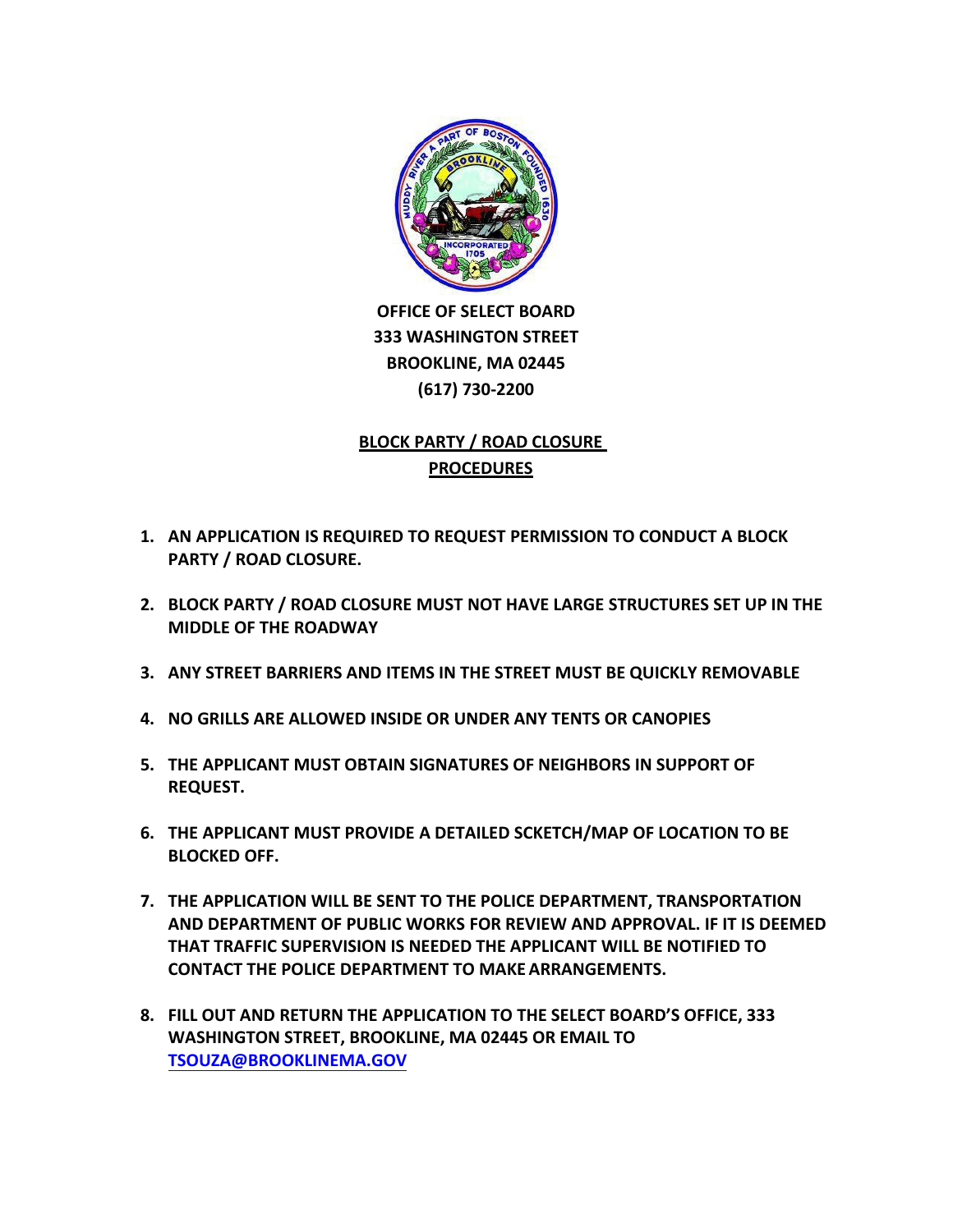## **Block Party / Road Closure Request**

| Street:                                                                                                                                                                                                                        |  |  |  |  |  |
|--------------------------------------------------------------------------------------------------------------------------------------------------------------------------------------------------------------------------------|--|--|--|--|--|
| Date:                                                                                                                                                                                                                          |  |  |  |  |  |
|                                                                                                                                                                                                                                |  |  |  |  |  |
| Time:                                                                                                                                                                                                                          |  |  |  |  |  |
|                                                                                                                                                                                                                                |  |  |  |  |  |
| Email Address: 2008 Communication of the Address of The Address of The Address of The Address of The Address of The Address of The Address of The Address of The Address of The Address of The Address of The Address of The A |  |  |  |  |  |
|                                                                                                                                                                                                                                |  |  |  |  |  |
|                                                                                                                                                                                                                                |  |  |  |  |  |
|                                                                                                                                                                                                                                |  |  |  |  |  |
| (Graduation, Community development, etc.)                                                                                                                                                                                      |  |  |  |  |  |
| 2. Will there be any items set up in the street? _______ If yes, what items?                                                                                                                                                   |  |  |  |  |  |
|                                                                                                                                                                                                                                |  |  |  |  |  |
|                                                                                                                                                                                                                                |  |  |  |  |  |
|                                                                                                                                                                                                                                |  |  |  |  |  |
|                                                                                                                                                                                                                                |  |  |  |  |  |

Signature

 $\overline{Date}$